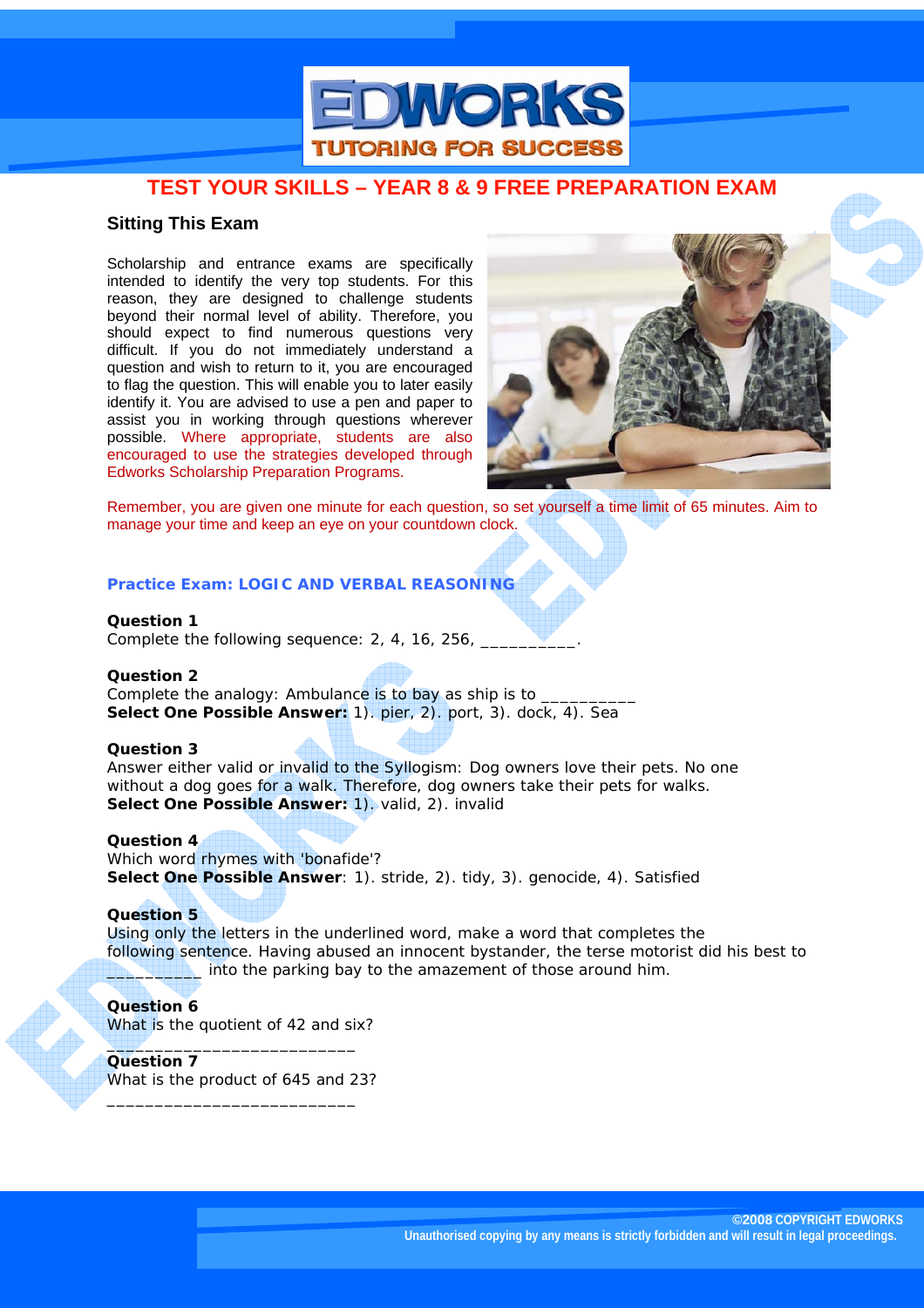

#### **Question 8**

Choose the definition that best defines the proverb, 'Right wrongs no man.' **Select One Possible Answer:** 1). If you are right, you cannot go wrong. 2). Men are always right or wrong.3). In law, if you make a mistake, you can right your wrong. 4).The legal system is valuable and ensures justice, especially if you are innocent.

### **Question 9**

Choose the most appropriate word to complete the following sentence: While enjoying her holiday break, Pallavi took her time to many books. Select One Possible Answer: 1). read 2). write, 3). peruse, 4). Buy

### **Question 10**

Find the hidden name for a piece of manchester in the following sentence: The students applauded to welcome the guest speaker.

## **Question 11**

\_\_\_\_\_\_\_\_\_\_\_\_\_\_\_\_\_\_\_\_\_\_\_\_\_\_

Complete the sentence with a first person pronoun: The football coach gave Sam and \_\_\_\_\_ a new ball for practice.

## **Question 12**

Write the letters to complete the word in the sentence: The sauce was made to the exact con The recipe required.

\_\_\_\_\_\_\_\_\_\_\_\_\_\_\_\_\_\_\_\_\_\_\_\_\_\_\_\_\_\_\_\_\_\_\_\_\_\_\_\_\_\_\_\_\_\_\_\_\_\_\_\_\_\_

#### **Question 13**

Answer valid or invalid to the Syllogism. All schools have canteens. Lisa goes to school. Therefore, she buys her lunch from the canteen. **Select One Possible Answer:** 1). valid, 2). invalid,

#### **Question 14**

Two years ago, Anna was a quarter of her brother's age. If next year Jonathon turns 19, how old will Anna be?

#### **Question 15**

What two numbers have a sum of 18 and a product of 45?

## **Question 16**

In a zoo, the giraffes and pelicans have 96 legs between them. If there were a total of 30 animals, how many pelicans were there?

## **Question 17**

Choose the answer that best defines the following proverb;

'Law makers should not be law breakers'.

### **Select One Possible Answer:**

\_\_\_\_\_\_\_\_\_\_\_\_\_\_\_\_\_\_\_\_\_\_\_\_\_\_

 $\qquad \qquad \blacksquare$ 

 $\blacksquare$ 

- 1). Law makers break the rules and should not.
- 2). If you are going to break the law, ensure you do not make the law.
- 3). If you want to achieve something, you should set a good example for others to follow.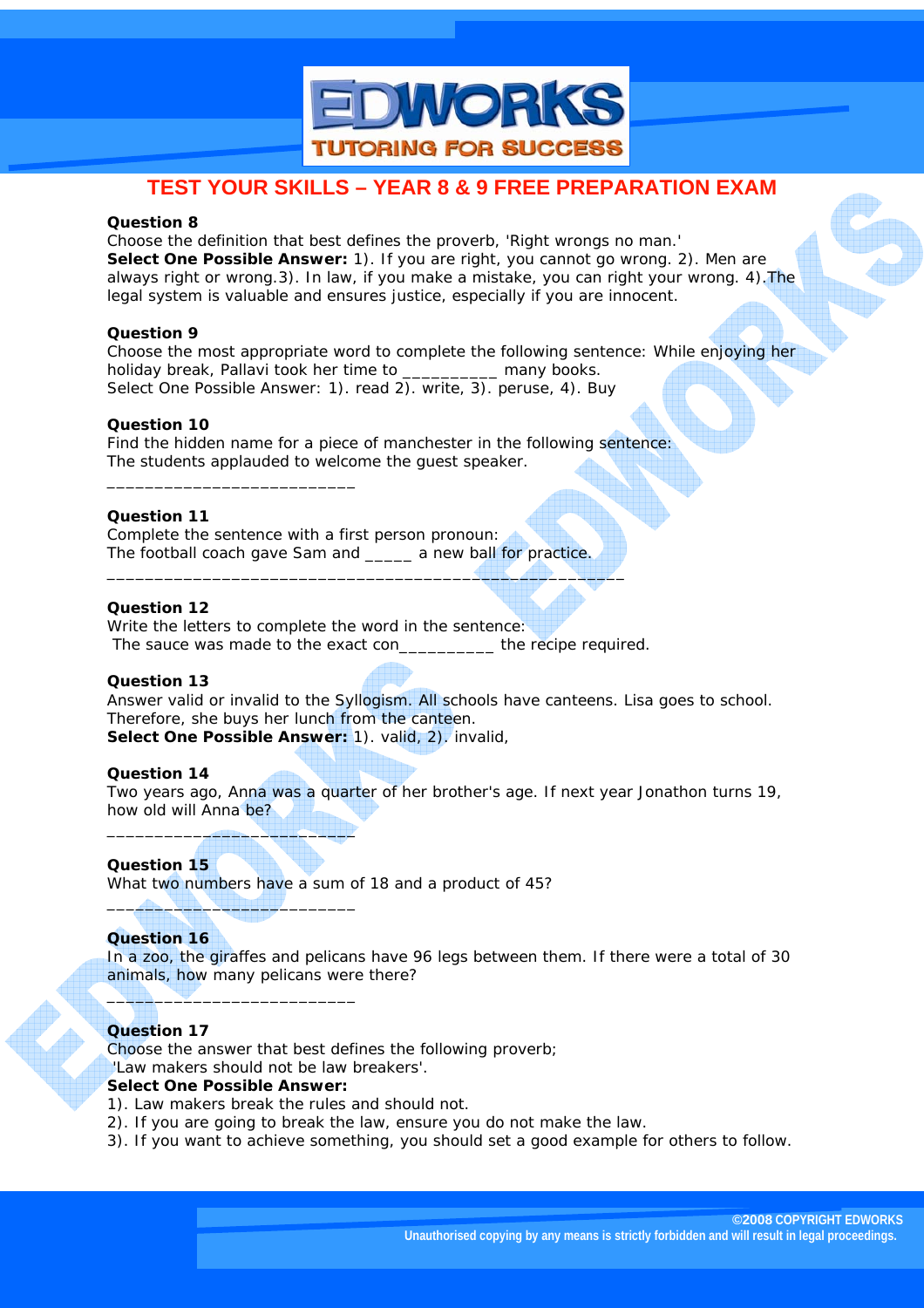

## **Question 18**

\_\_\_\_\_\_\_\_\_\_\_\_\_\_\_\_\_\_\_\_\_\_\_

Complete the following sequence: 15, 24, 17, 26, 19, \_\_\_\_\_, 21

## **Question 19**

Complete the analogy: Finish is to cease as start is to **Select One Possible Answer:** 1). end, 2). commit, 3). complete, 4). Commence

### **Question 20**

A bag of potting mixture is made up of 1 part gravel, 3 parts soil, 1 part fertiliser, 4 parts mulch with sand making up the remaining one part. How much more mulch will you need than fertiliser, if you are making a 70kg delivery? **Select One Possible Answer:** 1). 21 kg, 2). 9 kg, 3). 23 kg, 4). 19 kg

### **Question 21**

Complete the analogy: Barge is to pull as lift up is to  $\equiv$ **Select One Possible Answer:** 1). remove down, 2). put down,3). push down,4). support up

### **Question 22**

Which words can be made from the letters in the word, 'philanthropic', with each letter being used only once?

**Select All Possible Answer:** 1). picnic, 2). north , 3). catch, 4). latch, 5). panther

## **Practice Exam: MATHS**

**Question 1**  If Tayla buys a jumper for \$88 after receiving a 20% discount, what was the original price? \_\_\_\_\_\_\_\_\_\_\_\_\_\_\_\_\_\_\_\_\_

## **Question 2**

In the Edworks Cup, a horse runs at 30 km per hour for 3 minutes and 30 seconds. Calculate the distance of the race in kilometres.

**Question 3** 

Express 36/90 as a percentage.

\_\_\_\_\_\_\_\_\_\_\_\_\_\_\_\_\_\_\_\_\_

 $\qquad \qquad \blacksquare$ 

\_\_\_\_\_\_\_\_\_\_\_\_\_\_\_\_\_\_\_\_\_

**Question 4**  Share 30 into the ratio of 5:1. Which is the correct answer? **Select One Possible Answer:** 1). 30, 5, 2). 25, 5, 3). 14,16, 4). 15,15

## **Question 5**

"Dirty Dogs" dog wash charges \$25 per bath, per dog. With each subsequent visit, a 10% discount applies off the original price. How much would it cost per annum to have your dog washed, if you had it done monthly?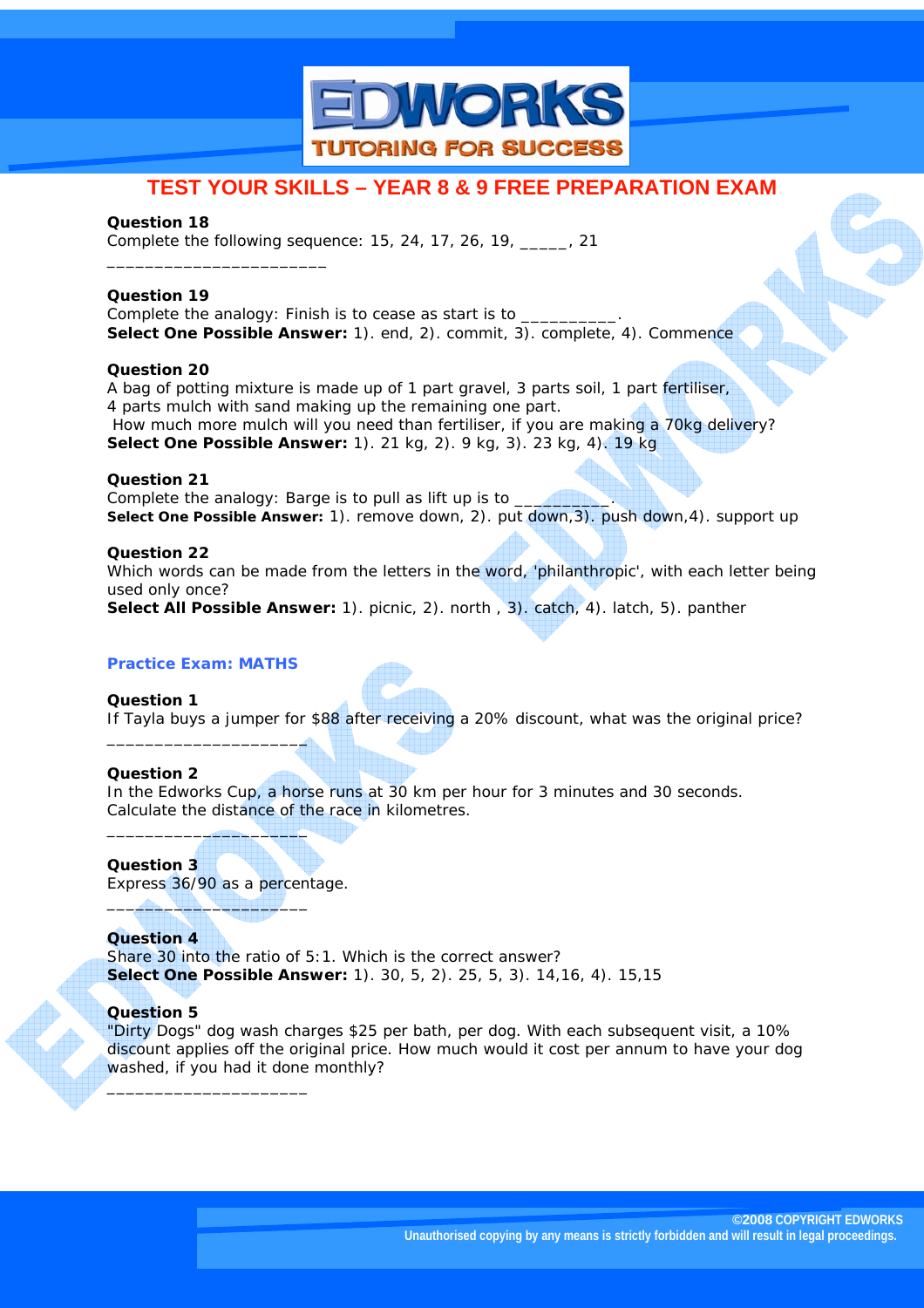

#### **Question 6**

Simone is on a \$25 mobile phone plan. Each month she prepays \$25 for access and receives \$25 worth of free calls. Each call is charged at \$1.30 and each text message is 30 cents. How much would February's bill be, if she made 25 calls and sent 30 text messages? **Select One Possible Answer:** 1). \$25.00, 2). \$41.50, 3). \$16.50, 4). \$43.00

#### **Question 7**

\_\_\_\_\_\_\_\_\_\_\_\_\_\_\_\_\_\_\_\_\_\_\_

What is the value of **w** in the equation:  $6 \times 10 + 5-10 \times w + 10 = 25$ 

#### **Additional Maths: These questions contain graphs and tables. You may need to scan down below the question to view all of the Possible Answers.**

### **The next 3 questions refer to the following information:**

The graph below shows the solubility levels of four different substances in water over a range of temperatures.

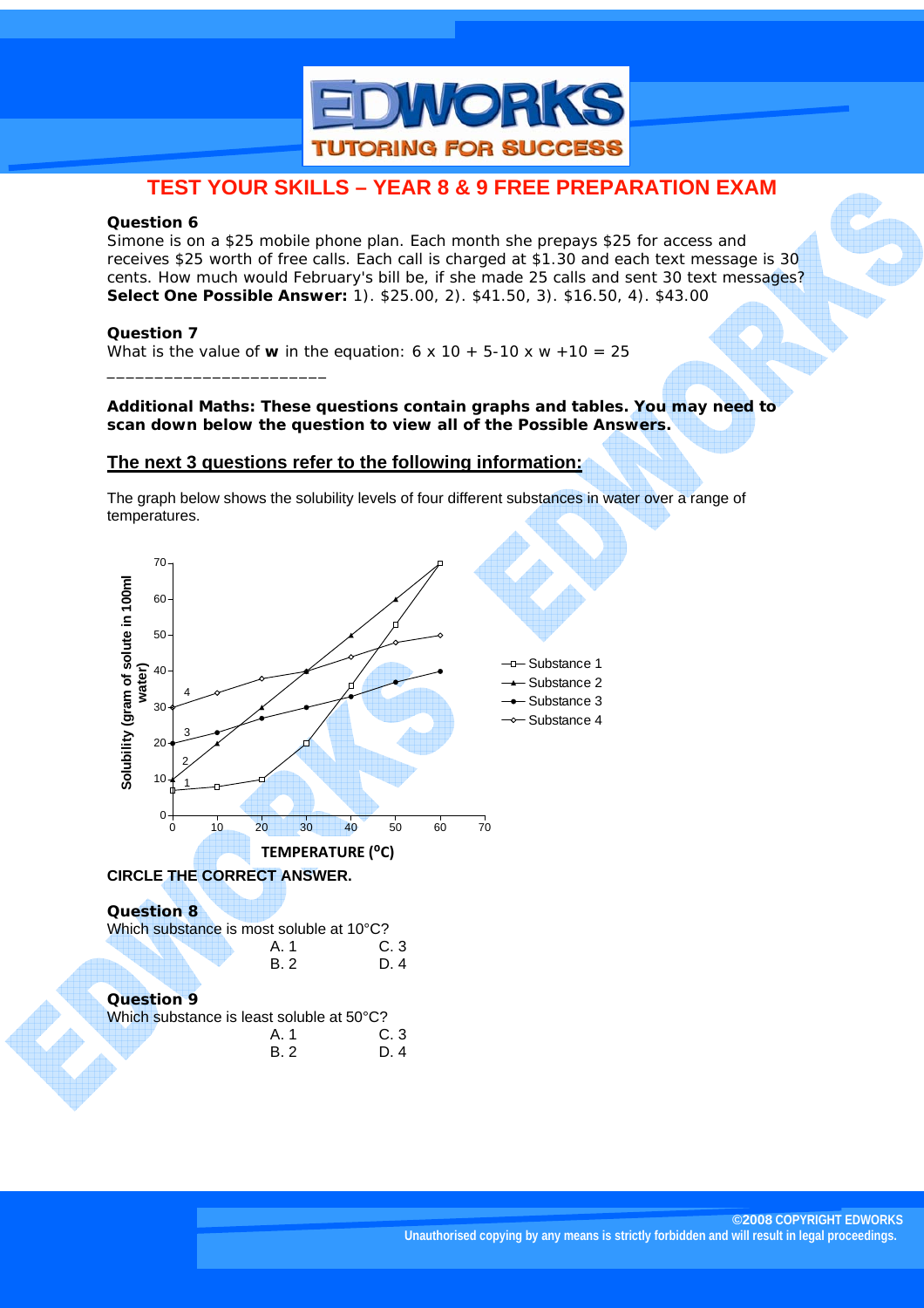

### **Question 10**

The solubility of substance 1 at  $30^{\circ}$ C is closest to?<br>A 5 C 15 A 5 C 15

| , , J       | <u>- 5</u> |
|-------------|------------|
| <b>B</b> 10 | D 20       |
|             |            |

## **The next 2 questions refer to the following information:**

A male zebra finch wants to warn his mate that a predator is approaching. He uses a 'distance call' to warn of the approaching predator. He emits this call more frequently as the predator gets nearer, according to the formula:  $n = 2.2 D + 17$ 

Where:  $n = number of calls per minute$  $D =$  distance of predator in metres

### **CIRCLE THE CORRECT ANSWER.**

### **Question 11**

The number of times the male zebra finch would be expected to call per minute if the predator was 5 metres away would be?

| A. 2.2 | C. 17           |
|--------|-----------------|
| B. 28  | D <sub>22</sub> |

#### **Question 12**

With every 10 metres the predator gets closer to the zebra finches, the number of distance calls the male emits per minute would increase by:

| A. 2.2 | C. 17 |
|--------|-------|
| B. 28  | D. 22 |
|        |       |

## **The next question relates to the following information and table:**

It has been shown that earthworms do not feed when the temperature is below 2°C. It has also been found that earthworms feed mostly at night by pulling leaves into their burrows. To find out what encourages earthworms to feed, a piece of lawn was caged off and leaves were put inside the cage. The temperature of the soil was taken each night. Each morning the cage was examined to see how many leaves had been pulled down into the burrows.

The results from a week's worth of observations are shown in the following table:

| Day             | <b>Night</b><br>Temperature (°C) | Wet or Dry<br>Night | Calm or<br>Windy | Cloudy or<br><b>Bright</b> | No. of leaves<br>taken |
|-----------------|----------------------------------|---------------------|------------------|----------------------------|------------------------|
| <b>Monday</b>   | 10 <sub>h</sub>                  | Wet                 | Windy            | Cloudy                     | 6                      |
| <b>Tuesday</b>  | 9                                | Dry                 | Calm             | <b>Bright</b>              | None                   |
| Wednesday       | 18                               | Dry                 | Windy            | Cloudy                     | 10                     |
| <b>Thursday</b> | 9                                | Wet                 | Calm             | Cloudy                     | 3                      |
| <b>Friday</b>   | 15                               | Wet                 | Windy            | Cloudy                     | 10                     |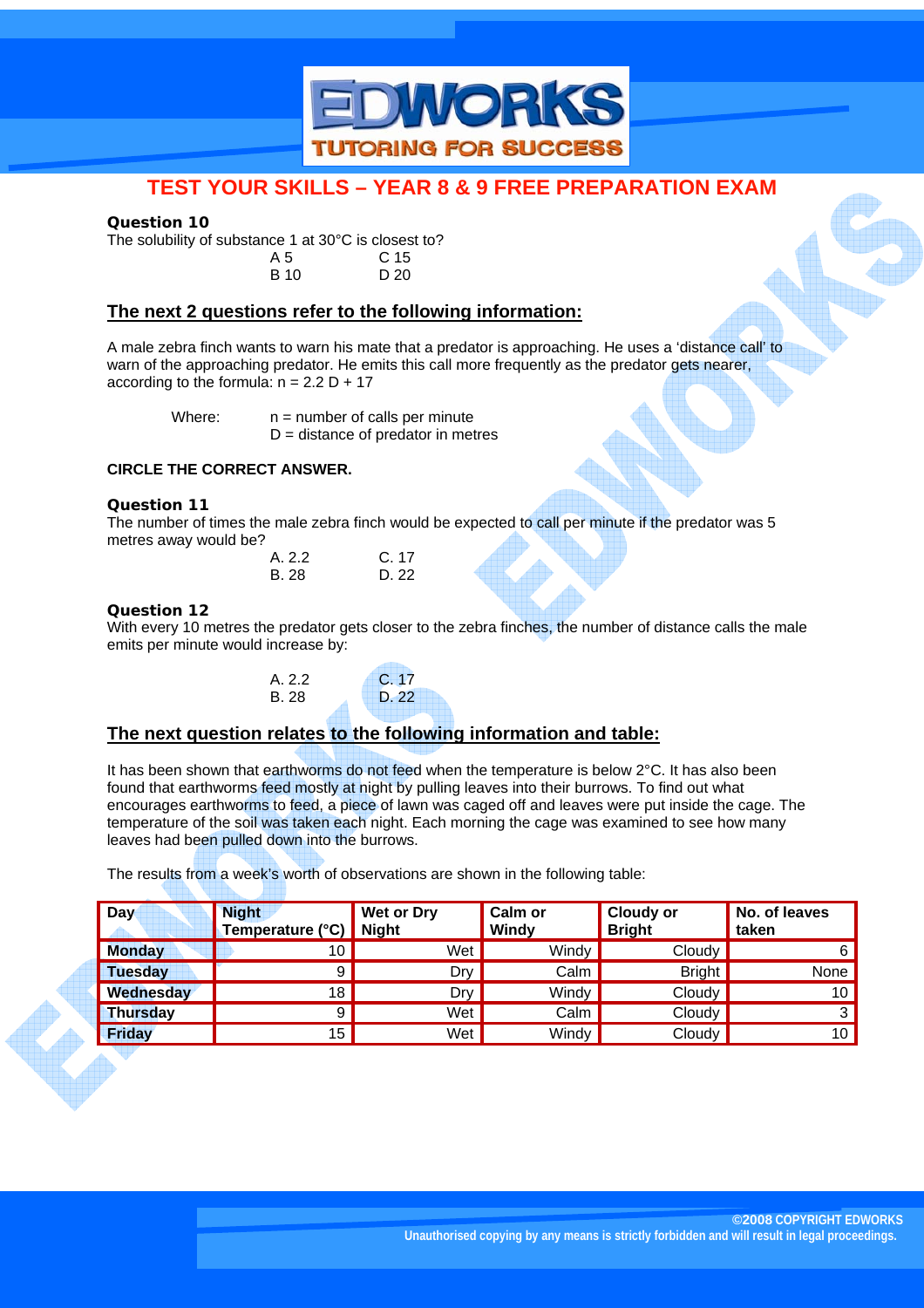

#### **Question 13**

**Choose the best response:** Earthworms feed most:

- A. when the soil is warm and dry
- B. when the weather is cloudy and windy
- C. in the day time when the weather is dry
- D. earthworms do not feed in wet weather

## **The next 3 questions refer to the following table:**

| Meal                            | Item               | Quantity           | Energy<br>(kJ) | Protein<br>(q) | Fat<br>(q)     | Carbohydrate<br>(g) | Calcium<br>(mq) | Iron<br>(mq)     | <b>Vitamin C</b><br>(mg) |
|---------------------------------|--------------------|--------------------|----------------|----------------|----------------|---------------------|-----------------|------------------|--------------------------|
| <b>Breakfast</b>                | <b>White Bread</b> | 90 g               | 950            | $\overline{7}$ | $\overline{2}$ | 50                  | 90              | 1                | $\pmb{0}$                |
|                                 | <b>Butter</b>      | $\overline{15}$ g  | 450            | 0              | 12             | $\overline{0}$      | $\overline{2}$  | $\pmb{0}$        | $\pmb{0}$                |
|                                 | Jam                | 30 <sub>g</sub>    | 330            | 0              | 0              | 19                  | 5               | 0                | 1                        |
|                                 | Black coffee       | 1 cup              | 20             | 0              | 0              | 1                   | 4               | $\mathbf 0$      | $\pmb{0}$                |
|                                 |                    |                    |                |                |                |                     |                 |                  |                          |
| Lunch                           | Hamburger          | 150 <sub>g</sub>   | 1560           | 30             | 15             | 30                  | 50              | 4                | $\pmb{0}$                |
|                                 |                    |                    |                |                |                |                     |                 |                  |                          |
|                                 | Ice cream          | 100 <sub>g</sub>   | 800            | $\overline{4}$ | 12             | 20                  | 130             | $\mathbf 0$      | $\mathbf{1}$             |
|                                 | <b>Fizzy Drink</b> | 1 can              | 550            | 0              | $\overline{0}$ | 30                  | 0               | $\mathbf 0$      | $\pmb{0}$                |
|                                 |                    |                    |                |                |                |                     |                 |                  |                          |
| <b>Dinner</b>                   | Sausages           | 75 g               | 1,150          | 9              | 24             | 10                  | 30              | 0.5              | $\mathbf 0$              |
|                                 | Chips              | $\overline{200}$ g | 2,100          | 8              | 20             | 70                  | $\overline{25}$ | $\overline{2}$   | 20                       |
|                                 | <b>Baked beans</b> | 220 <sub>g</sub>   | 600            | 10             | $\mathbf{1}$   | 20                  | 100             | 2.5              | $\overline{\mathbf{4}}$  |
|                                 | Apple pie          | 150 g              | 1,800          | 5              | 25             | 60                  | 60              | 1                | 1                        |
|                                 | Cream              | 30 <sub>g</sub>    | 550            | 0.5            | 15             | 1                   | 20              | 0                | $\mathbf 0$              |
|                                 | Tea with milk      | 2 cups             | 200            | $\overline{2}$ | 4              | 6                   | 100             | $\boldsymbol{0}$ | $\pmb{0}$                |
|                                 |                    |                    |                |                |                |                     |                 |                  |                          |
| <b>Snacks</b>                   | Chocolate          | 50 <sub>g</sub>    | 1,200          | 15             | 25             | $\overline{5}$      | 30              | 1                | $\overline{0}$           |
|                                 | Peanuts            | 50 g               | 1,200          | 15             | 25             | $\overline{5}$      | 30              | 1                | $\pmb{0}$                |
|                                 |                    |                    |                |                |                |                     |                 |                  |                          |
| <b>Total Daily</b>              | Intake             |                    | 13,460         | 95.5           | 175            | 347                 | 766             | 13               | 27                       |
| Average<br>Daily<br>Requirement |                    |                    | 9,400          | 58             | *              | $^\star$            | 600             | 14               | 30                       |

#### **CIRCLE THE CORRECT ANSWER.**

**Question 14** 

The recommended carbohydrate:fat ratio in a balanced diet is 5:1 by weight. Which individual meal in the day given in the table had a carbohydrate:fat ratio of exactly 5:1?

 A. Breakfast C. Dinner B. Lunch D. Snacks

#### **Question 15**

Excluding tea, coffee and fizzy drinks, which of the items eaten during the day had the highest level of calcium per gram of food?

©2008 COPYRIGHT EDWORKS ACTIVE LEARNING

| A. White bread |
|----------------|
| R. Annle nie   |

C. Ice-cream B. Apple pie **D. Hamburger**  \* = Amounts Variable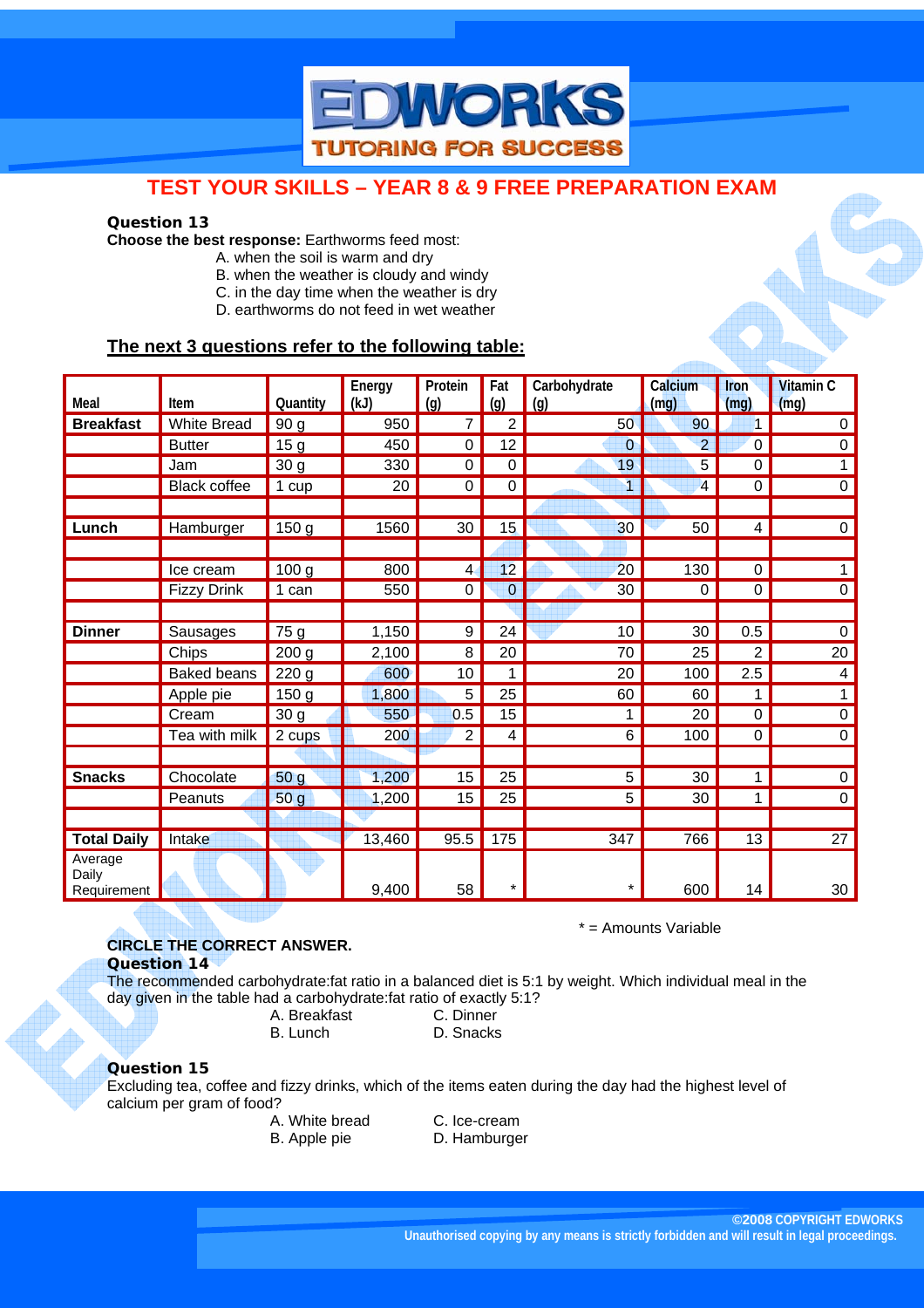

#### **Question 16**

One nutrient in which the day's food intake was deficient is?

 A. Calcium C. Protein B. Energy **D. Vitamin C** 

## **The next 3 questions refer to the following information:**

In diagrams of food webs, transfer of energy (energy flow) is indicated by the direction of arrows.

For example, grass  $\longrightarrow$  antelope antelope — **Acceptant** cheetah

The following information refers to a population of brown trout:



## **DIET OF BROWN TROUT**

| <b>AGE</b>                 | <b>TIME OF YEAR</b> | <b>DIET</b>                |
|----------------------------|---------------------|----------------------------|
| <b>FIRST 3 MONTHS</b>      |                     | Midge larvae and small may |
|                            |                     | flies                      |
| <b>3 MONTHS TO 1 YEAR</b>  |                     | May fly nymphs             |
| <b>OLD(JUVENILE)</b>       |                     |                            |
| <b>LATER YEARS (ADULT)</b> | Sept - Jan          | Caddis fly larvae          |
|                            |                     | May fly nymphs             |
|                            |                     | Snails                     |
|                            |                     | <b>Black beetle adults</b> |
|                            | $Feb - Aug$         | Large caddis flies         |
|                            |                     | May fly nymphs             |
|                            |                     | Snails                     |

## **CIRCLE THE CORRECT ANSWER.**

## **Question 17**

From this information a food chain might look like?

- A. Algae **A. Algae Brown Trout** Brown Trout B. Algae **Larvae Larvae Brown Trout**
- C. Brown trout **Larvae Larvae Algae** D. Brown trout **Algae Algae Larvae**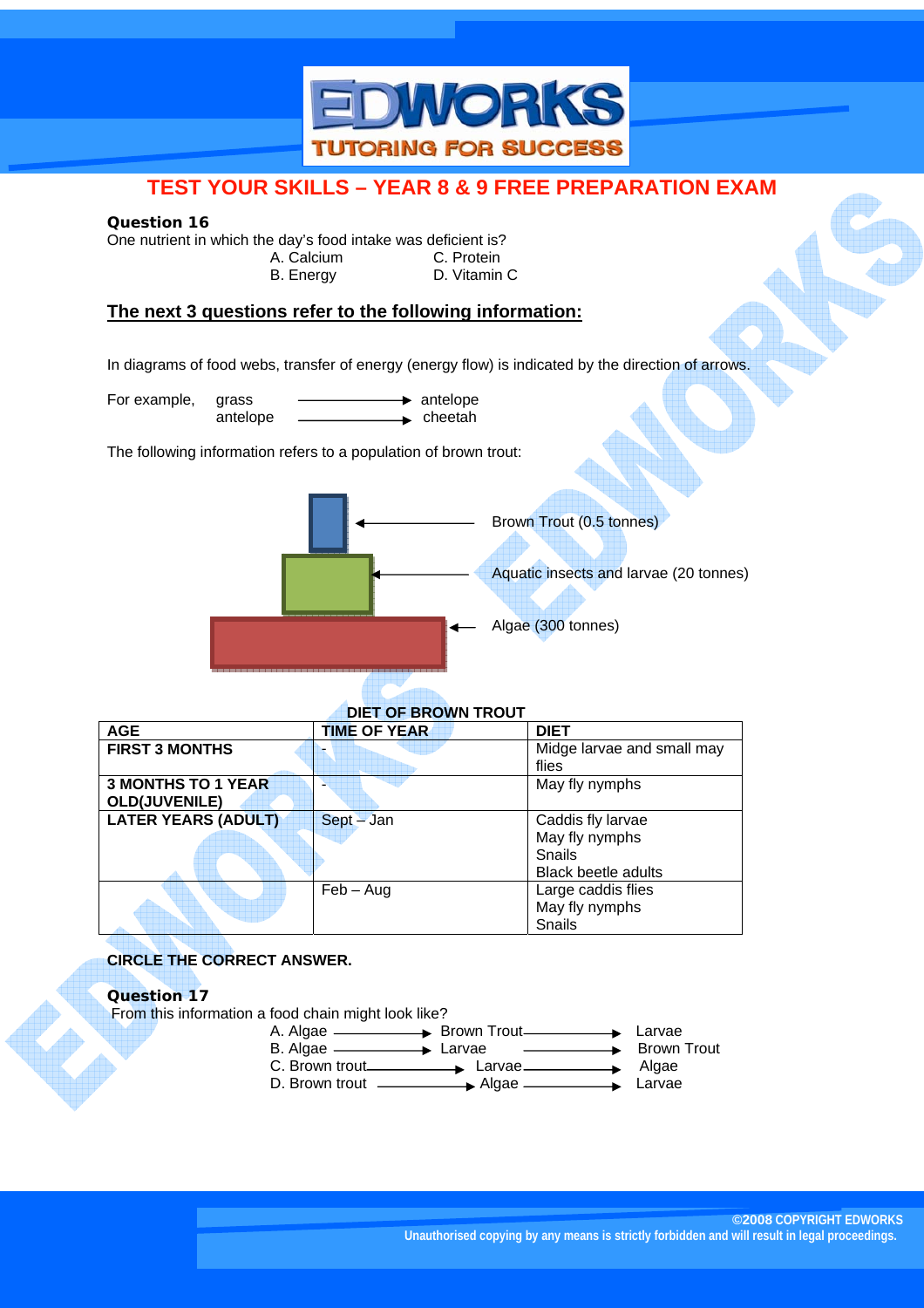

#### **Question 18**

One reason adult brown trout do not eat black beetles during the months February to August may be?

- A. Aren't any black beetles to eat
- B. Don't feel like eating black beetles
- C. Only eat black beetle adults, and at this time of year they are in larval stage
- D. Brown trout move and feed elsewhere during these months

#### **Question 19**

Why might the mass (in tonnes) of brown trout be 0.5 tonnes when their food source has a mass of 20 tonnes?

- A. Other animals also feed on the insects and larvae
- B. A lot of insects are inedible
- C. Some insects and larvae are poisonous and kill the trout that eat them
- D. Most of the insects and larvae die from pesticides.

## **The next question refers to the following information:**



**The above graph represents the growth pattern of a population of a green algae.**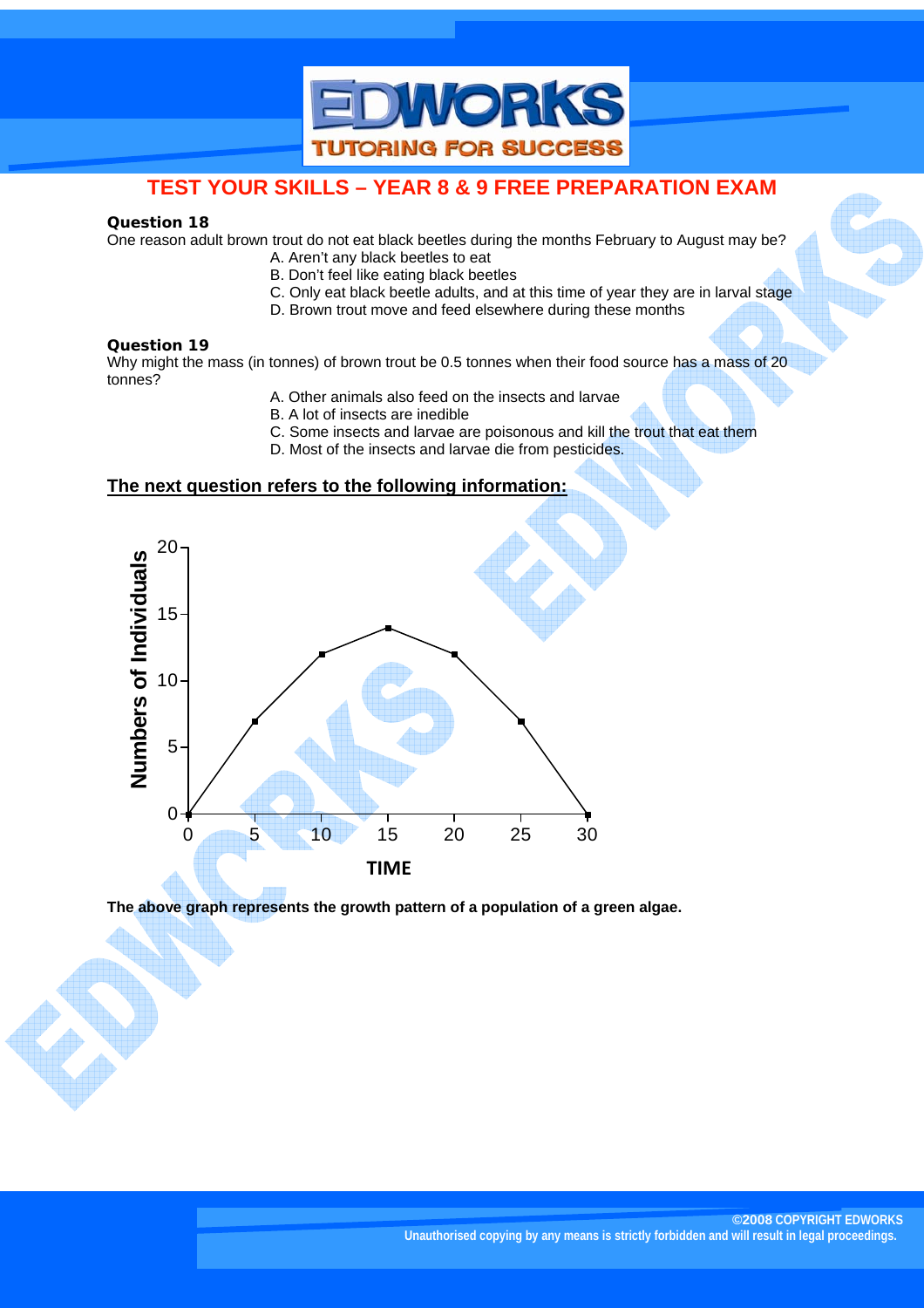

## **CIRCLE THE CORRECT ANSWER.**

#### **Question 20**

Which one of the diagrams below best represents the growth pattern of a population of a crustacean that depended on this population of algae for food?



#### **The next question refers to the following information:**

The table below shows the results of spraying four new pesticides onto sample areas of a particular crop which was later harvested and used as animal feed.

©2008 COPYRIGHT EDWORKS ACTIVE LEARNING

| <b>Pesticide (sprayed</b><br>onto the crop) | Average loss of crop<br>(kg/hectare/year) |                | <b>Effect of spraying crop</b><br>to pregnant cattle |
|---------------------------------------------|-------------------------------------------|----------------|------------------------------------------------------|
|                                             | <b>Without pesticide</b>                  | With pesticide |                                                      |
|                                             | 10,000                                    | 10,000         | heavier calves develop                               |
|                                             | 12,000                                    | 1,000          | normal offspring produced                            |
| 3                                           | 15,000                                    | 1,000          | smaller calves develop                               |
| 4                                           | 8,000                                     | 10,000         | more offspring produced                              |

#### **CIRCLE THE CORRECT ANSWER. Question 21**  Which pesticide is both safe and effective?  $A.1$  C. 3

| ∸<br>٦. | <br>$\overline{\phantom{a}}$ |
|---------|------------------------------|
| R 2     | D.<br>$\boldsymbol{\Lambda}$ |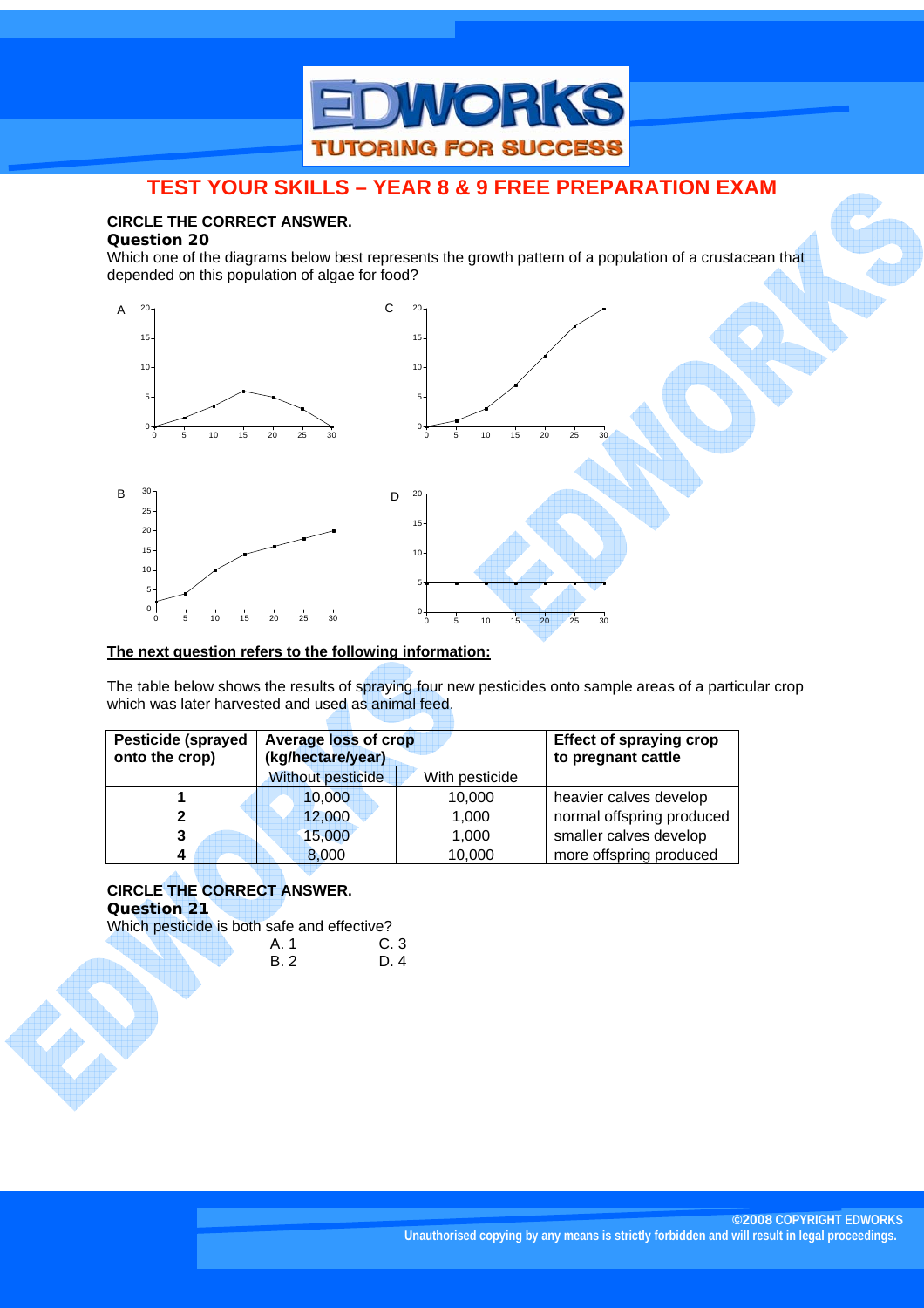

The graphs below are a diagrammatic reconstruction from early accounts of the changes in numbers of parakeets and a number of introduced predators on Macquarie Island between 1840 and 1900.



A. mice and rats C. cats and wekas<br>B. cats and dogs B. cats and dogs D. rabbits and dogs D. rabbits and dogs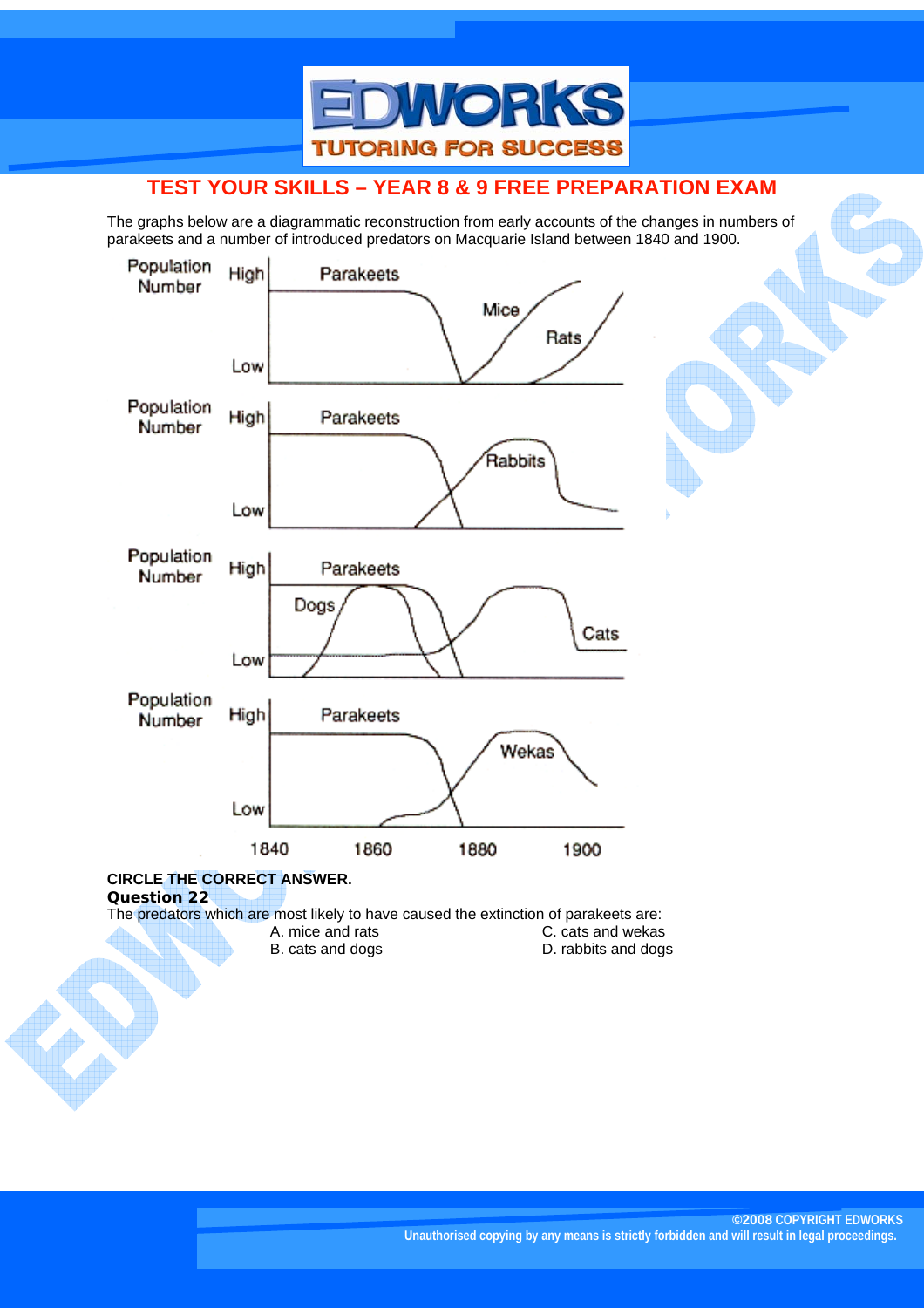

## **The next 3 questions refer to the following information:**

A student wanted to see how different environmental conditions affected transpiration rates in plants (loss of water vapour/gas from plant surfaces). She conducted an experiment where she measured the amount of air bubbles produced (and hence water vapour) every 5 minutes with the plant under various treatment conditions. She obtained the following results.

| <b>Time</b><br>(minutes) | No treatment<br>(water lost ml) | Vaseline smeared<br>under leaf<br>(water lost ml) | Sunny, windy<br>(water lost ml) | Shaded, humid<br>(water lost ml) |
|--------------------------|---------------------------------|---------------------------------------------------|---------------------------------|----------------------------------|
| $0 - 5$                  | $0.00 - 0.13$                   | $0.00 - 0.04$                                     | $\big  0.00 - 0.23 \big $       | $0.00 - 0.08$                    |
| $5 - 10$                 | $0.13 - 0.25$                   | $0.04 - 0.09$                                     | $0.23 - 0.45$                   | $0.08 - 0.16$                    |
| $10 - 15$                | $0.25 - 0.39$                   | $0.09 - 0.15$                                     | 0.45-0.68                       | $0.16 - 0.25$                    |

## **Question 23**

Under which conditions did the plant lose most water overall?

- A. No treatment
- B. Vaseline treatment
- C. Sunny, windy treatment
- D. Shaded, humid treatment

### **Question 24**

Under which conditions did the plant lose the least amount of water overall?

- A. No treatment
- B. Vaseline treatment
- C. Sunny, windy treatment
- D. Shaded, humid treatment

## **Question 25**

Why did the Vaseline treatment prevent water from being lost?

- A. Because the Vaseline killed the plant
- B. Because the plant absorbed the Vaseline
- C. Because no sun and wind were present
- D. Because the Vaseline closed up the pores on the plants surface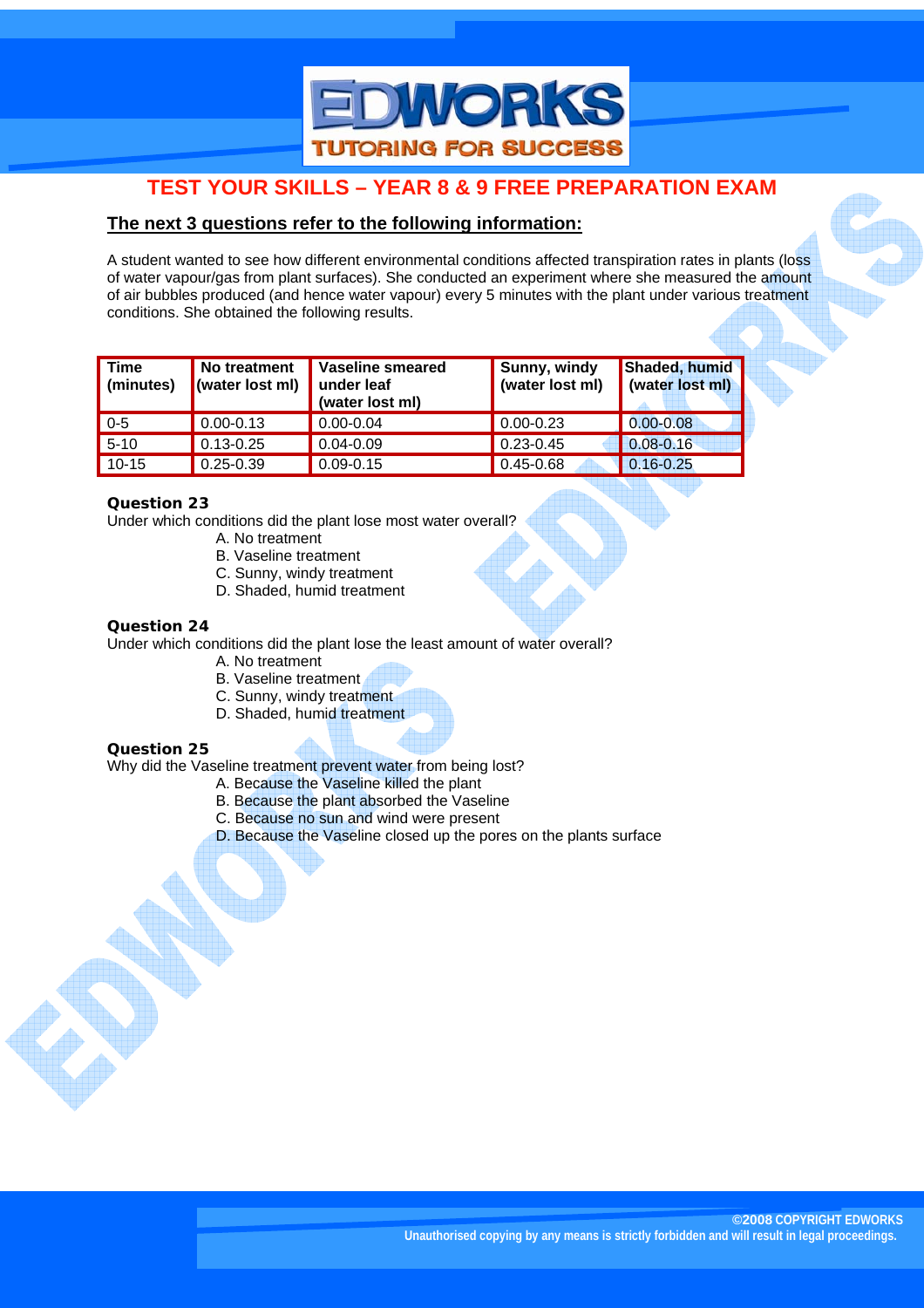

## **The next 2 questions refer to the following information:**

The graph below shows the reaction rate of a particular enzyme at different temperatures. Enzymes are biological substances that help the body to perform everyday functions such as digesting food. The reaction rate of enzymes peaks at certain temperatures.



- A. Human body temperature is 37°C and the enzyme performs optimally at this temperature. B. When body temperature heats up it destroys enzymes, which is why at 40°C the enzyme
	- stops working.
- C. When people get cold they slow down and so do their enzymes.
- D. No information on the graph supports this statement because humans don't have enzymes.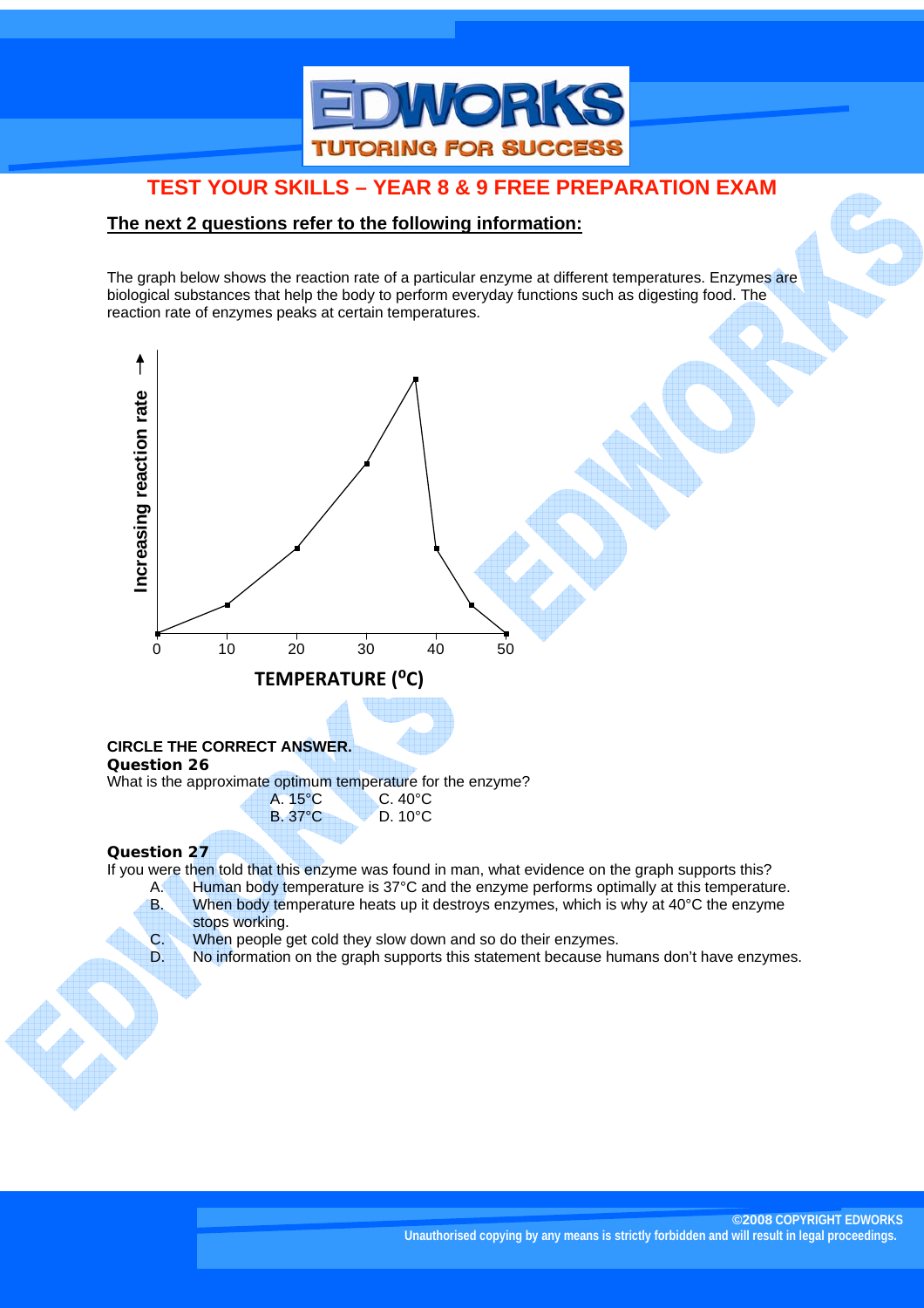

### **Practice Exam: COMPREHENSION**

# **The next 13 questions (1-13) relate to the poem below: LADY FEEDING THE CATS**

Shuffling along in her broken shoes from the slums, A blue-eyed lady showing the weather's stain, Her long dress green and black like a pine in the rain, Her bonnet much bedraggled, daily she comes Uphill past the Moreton Bays and the smoky gums With a sack of bones on her back and a song in her brain To feed those outlaws prowling about the Domain, Those furtive she-cats and those villainous toms.

Proudly they step to meet her, they march together With an arching of backs and a waving of plumy tails And smiles that swear they never would harm a feather. They rub at her legs for the bounty that never fails, They think she is a princess out of a tower And so she is, she is trembling with love and power

Meat, it is true, is meat, and demands attention, But this is the sweetest moment that they know Whose courtship even is a hiss, a howl and a blow. At so much kindness passing their comprehension – Beggars and rogues who never deserved this pension – Some recollections of old punctilio Dawns in their eyes, and as she moves to go They turn their battered heads in condescension.

She smiles and walks back lightly to the slums. If she has fed their bodies, they have fed More than the body in her; they purr like drums, Their tails are banners and fountains inside her head. The times are hard for exiled aristocrats, But gracious and sweet it is to be queen of the cats.

## **Question 1**

The old woman's complexion is described as: **Select One Possible Answer:** 

- 1). pale
	- 2). ruddy
	- 3). tanned and well worn
	- 4). flushed

#### **Question 2**

The cats are referred to as, 'outlaws'. What other terms used support this view? **Select One Possible Answer:** 

- 1). exiled aristocrats
- 2). furtive she-cats
- 3). villainous toms
- 4). beggars and rogues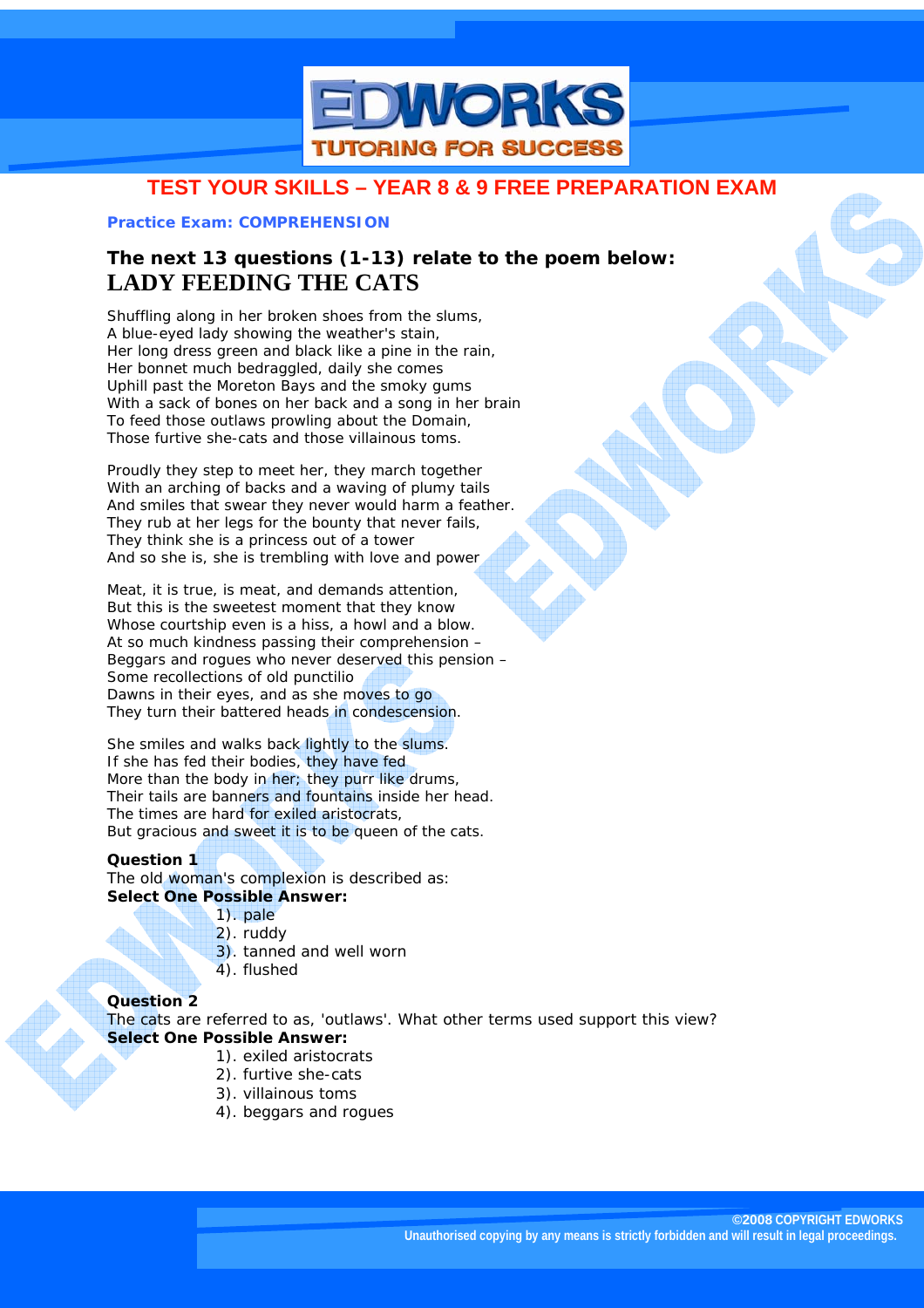

#### **Question 3a**

Did the cats appreciate the woman's kindness? **Select One Possible Answer:** 

- 1). yes
- 2). no
- 3). not enough information

#### **Question 3b**

Support your answer to the previous question with one of the following extracts: **Select One Possible Answer:** 

- 1). 'with arching backs'
- 2). 'passing their comprehension'
- 3). 'proudly they step to meet her'

\_\_\_\_\_\_\_\_\_\_\_\_\_\_\_\_\_\_\_\_\_\_\_\_\_\_\_\_\_\_\_\_\_\_\_\_\_\_\_\_\_\_\_\_\_\_\_\_\_\_\_\_\_\_

#### **Question 4**

Write the line from the poem that best reflects how the cats see the old woman.

## **Question 5**

Why did the poet suggest this? **Select One Possible Answer:** 

- 1). They don't see her for what she is, but who she is.
- 2). Her excitement conveys the happiness of someone who has escaped.

©2008 COPYRIGHT EDWORKS ACTIVE LEARNING

- 3). She conveys goodwill.
- 4). She has riches they desire.

#### **Question 6**

The meaning of the word, 'condescension', in this passage is: **Select One Possible Answer:** 

- 1). relief
	- 2). arrogance
	- 3). gratefulness
	- 4). contentment

#### **Question 7**

The term, 'she walks back lightly', suggests that the woman felt: **Select One Possible Answer:** 

- 1). relieved
- 2). depressed
- 3). grateful
- 4). Elated

#### **Question 8**

How do the cats greet the old woman? **Select One Possible Answer:** 

- 1). with relief
- 2). dejectedly
- 3). enthusiastically
- 4). Passively